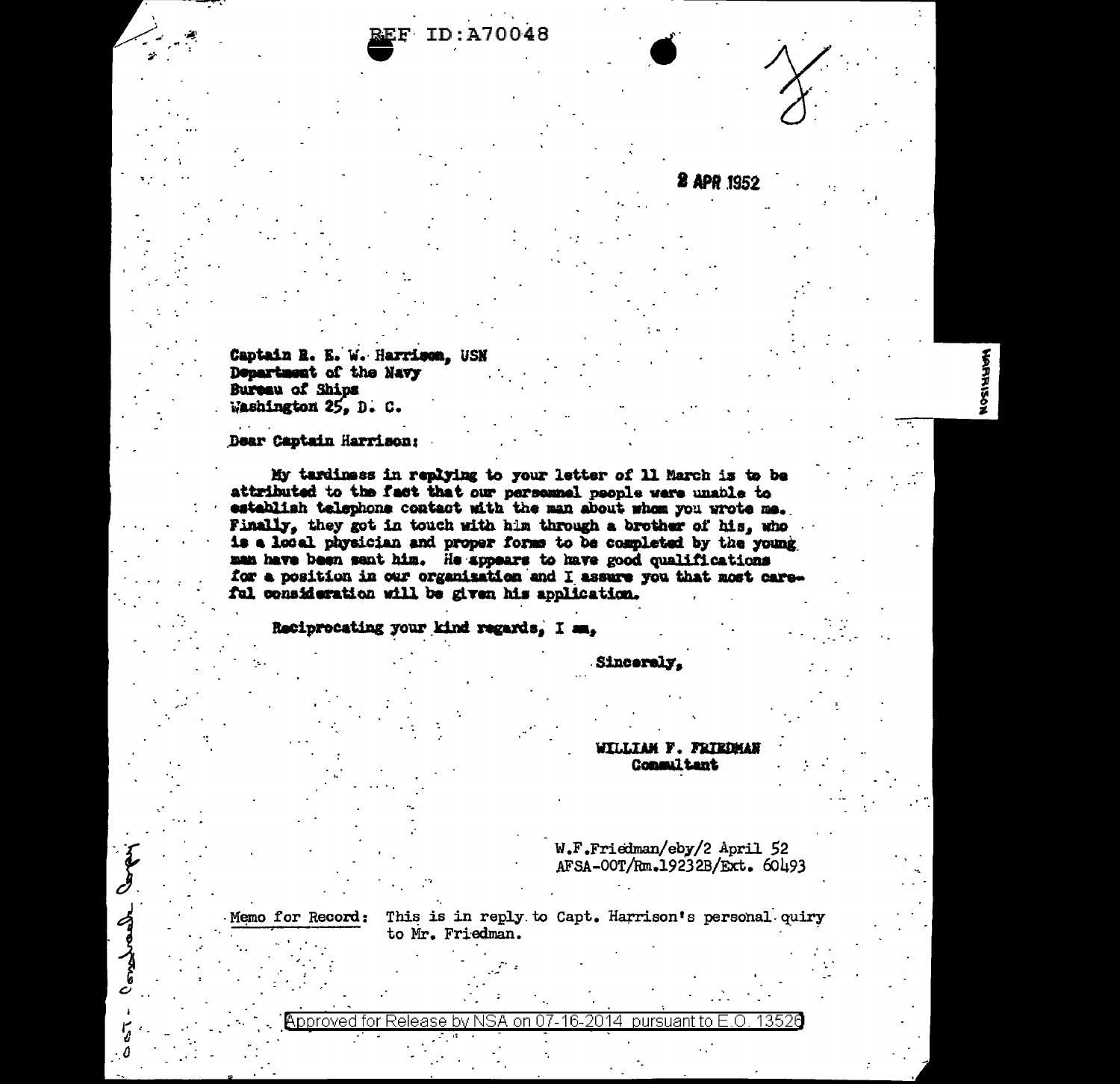

REF ID:A70048 DEPARTMENT OF THE NAVY<br>BUREAU OF SHIPS<br>WASHINGTON 25, D. C. BUREAU OF SHIPS WASHINGTON 25, D. C.

IN REPLY REFER TO  $Code$   $741$ 11 March 1952

Colonel William F. Friedman, IBA A.F.S.A. • 3801 Nebraska Avenue, N.w.

Washington, D. c.

Dear Colonel Friedman:

One of my senior engineers advised me a £ew days ago regarding the forthcoming discharge of his son-in-law from the Marine Corps Reserve, the man in question being a 22-year old Sergeant, whose experience is as outlined in the attached letter o£ S March addressed to me.

In view of this man's highly specialized training and years of experience, plus the £act that he has undoubtedly been able to satisfy the high standards required by the Marine Corps, I think he would probably make a useful recruit for you if you have a vacancy in the categories in which he has specialized experience.

If the matter is of interest to you, I would appreciate it if you It the matter is of interest to you, I would appreciate it is<br>would deal with it through your normal channels, and if, in<br>addition, you would let me know what your decision is, this<br>would be much appreciated. addition, you would let me know what your decision is, this also would be much appreciated.

Best regards.

 $\overline{\phantom{a}}$ 

Sincerely, Harrison USN

 $Encl: (1)$